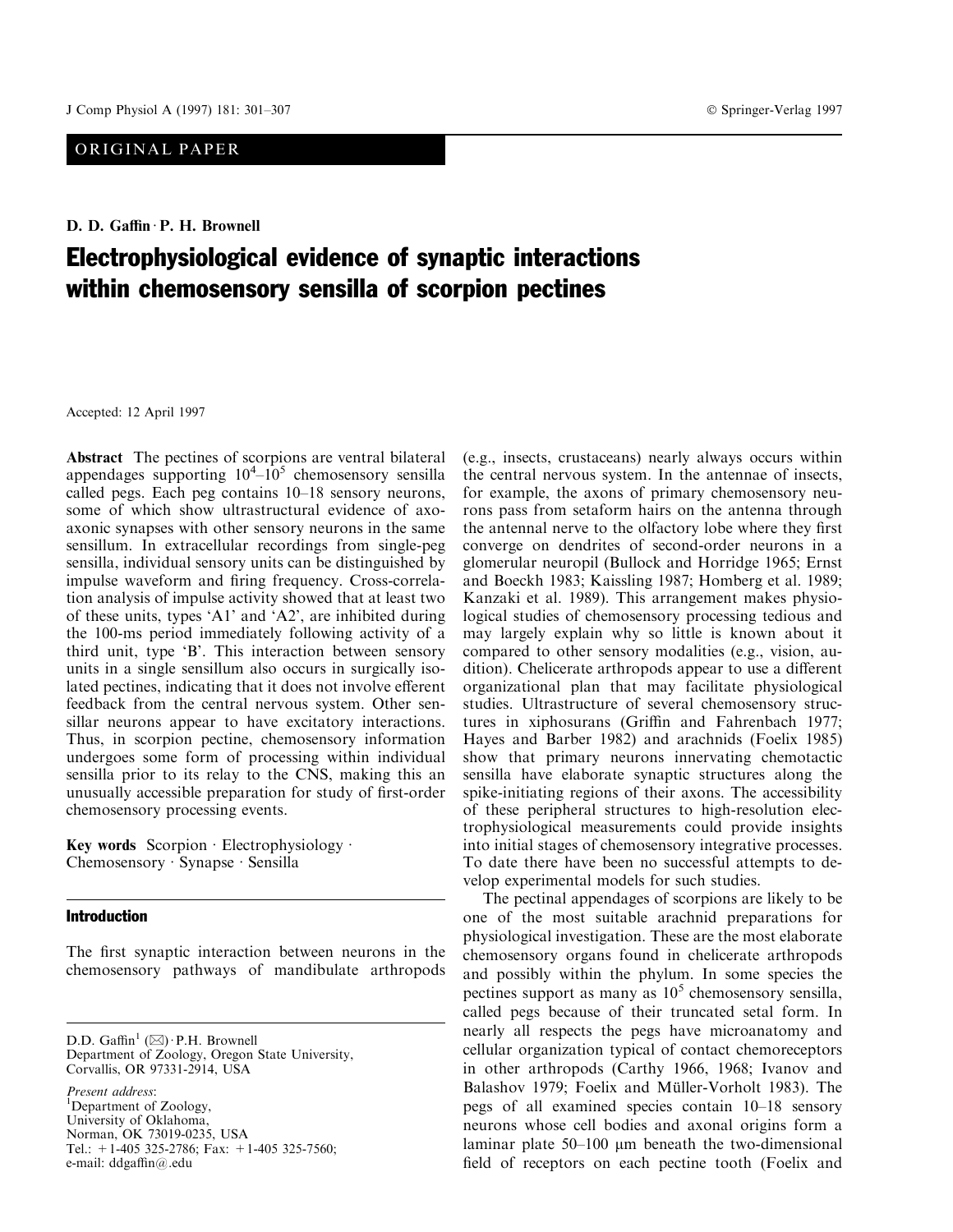Müller-Vorholt 1983). It is in this lamina, close to the point where electrophysiological records are conveniently taken (Gaffin and Brownell 1997), that the axons of chemosensory neurons make synaptic contacts (Foelix 1985).

In previous behavior studies we presented evidence that the pectines are intimately involved in several important orientation behaviors, most notably mate recognition and possibly localization of water (Gaffin and Brownell 1992; Gaffin et al. 1992). Similar functions are attributed to antennae of mandibulate arthropods. While the pectinal organs have the capacity to discriminate various volatilized odorants (Gaffin and Brownell 1997), their behavior in freely active animals suggests a primary role in contact chemoreception of the substrate (e.g., scorpions touch the pectines to the substrate frequently as they walk). From a practical standpoint we found that extracellular recordings made from the pectines at the base of the peg sensilla gave stable records of impulse activity for individual neurons, most of which could be identified by their characteristic spike amplitude and waveform (Gaffin and Brownell 1997). These properties enable long-term recordings from the small population of neurons innervating each peg sensillum, at least some of which show morphological evidence of synaptic interaction (Foelix 1985). Since the neurons themselves are small and relatively inaccessible to intracellular recording, we used cross-correlation analysis of their extracellular spike activities to search for synapse-like interactions between them.

#### Materials and methods

Adult sand scorpions, Paruroctonus mesaensis (Vaejovidae) captured in the Mojave Desert in Southern California were the primary subjects of these investigations. Cursory observations (not presented here) of scorpions from two other families (Hadrurus arizonensis, Family Iuridae, and Parabuthus sp., Family Buthidae) confirmed the generality of our results. Animal maintenance, electrophysiological techniques, and procedures for olfactory stimulation are described in Gaffin and Brownell (1997).

#### Cross-correlation analysis

Synaptic interaction between neurons can be detected indirectly as a temporal correlation between one cell's activity and another. In this study, interactions between sensory neurons in peg sensilla were detected by cross-correlating activities of identifiable units using an automated spike-sorting and analysis program. Extracellular recordings were digitized and individual units within these multiunit records were discriminated above an adjustable threshold voltage and stored in digitized form on disk along with a time marker encoding their time of occurrence. Spikes from different cells were segregated by waveform and grouped into discrete classes for redisplay as individual records of activity.

The activities of any one unit processed in this manner can be correlated in time with the activity of other units, thus revealing possible interactions between them. Spikes occurring within discrete intervals ("bins") of time before and after the occurrence of a reference spike are counted and displayed in histogram form (see bottom of flow chart in Fig. 1A). Several hypothetical examples showing excitatory, inhibitory, and no interaction are presented in Fig. 1B. Auto-correlations (activity plots of a cell referenced against itself) are useful for verifying that spikes assigned to a particular spike class originate from a single source. In Fig. 1B the upper auto-correlation profile shows the characteristic pattern expected of spikes produced by only one cell. The action potential refractory period of the cell leaves periods of inactivity before and after the referenced spike. Auto-correlations of classes containing more than one cell would appear as shown in the second profile. The top three histograms in Fig. 1B are cross-correlation profiles for spikes from two different classes. The histograms show the patterns expected for inhibitory, excitatory, and no interaction. For expanded discussion of correlation analysis see Eggermont (1990).

## **Results**

Spontaneous activity of peg sensillar neurons

Extracellular recordings of spontaneous electrical activity from peg sensilla of P. mesaensis typically displayed low-frequency (approx.  $0.5-2$  Hz) impulse activity originating from fewer than one-third of the neurons known to innervate each peg. Moreover, these multiunit traces generally contained only two classes of spikes: a larger amplitude type `A' unit and smaller amplitude `B' unit; other distinguishable units (types `C', `Z', and `Y') were present at much lower frequency (Gaffin and Brownell 1997). Each of these units had constant waveform and amplitude even at high rates of discharge. The constancy of their spike signatures made it possible to identify the neurons with confidence and to quantify their activities relative to each other in recordings lasting several hours. Figure 2 is a segment of one such record of spontaneous activity. While the activity of the larger (type `A') neuron was relatively constant, the occurrence of type `B' spikes nearly always suppressed the activity of A for several tens of milliseconds. To quantify this apparent inhibitory action of `B' units on `A' units we used cross-correlation analysis.

Interactions between sensory neurons

Cross-correlation analysis was used to display the relationships between one cell's spontaneous activity and that of others in the same sensillum, especially during the time that synaptic effects between the cells were expected to occur (within approximately 100 ms before and after impulse). In the experiment shown in Fig. 3, 54 10-s long samples were taken at regular intervals from a 20-min record of spontaneous activity; these were found to contain three discrete classes of spikes  $\mathbf{A}$ 1',  $\mathbf{A}$ 2', and  $B'$  – identifiable by their distinctive waveforms. Each panel of Fig. 3 is a histogram displaying the activity of one unit against a reference unit of different (cross-correlation) or similar (auto-correlation) classification. From the two upper panels it is evident that the activity of `A1' and `A2' units were stable prior to the occurrence of spikes in type `B' units, but suppressed in the period immediately following. In contrast, the ac-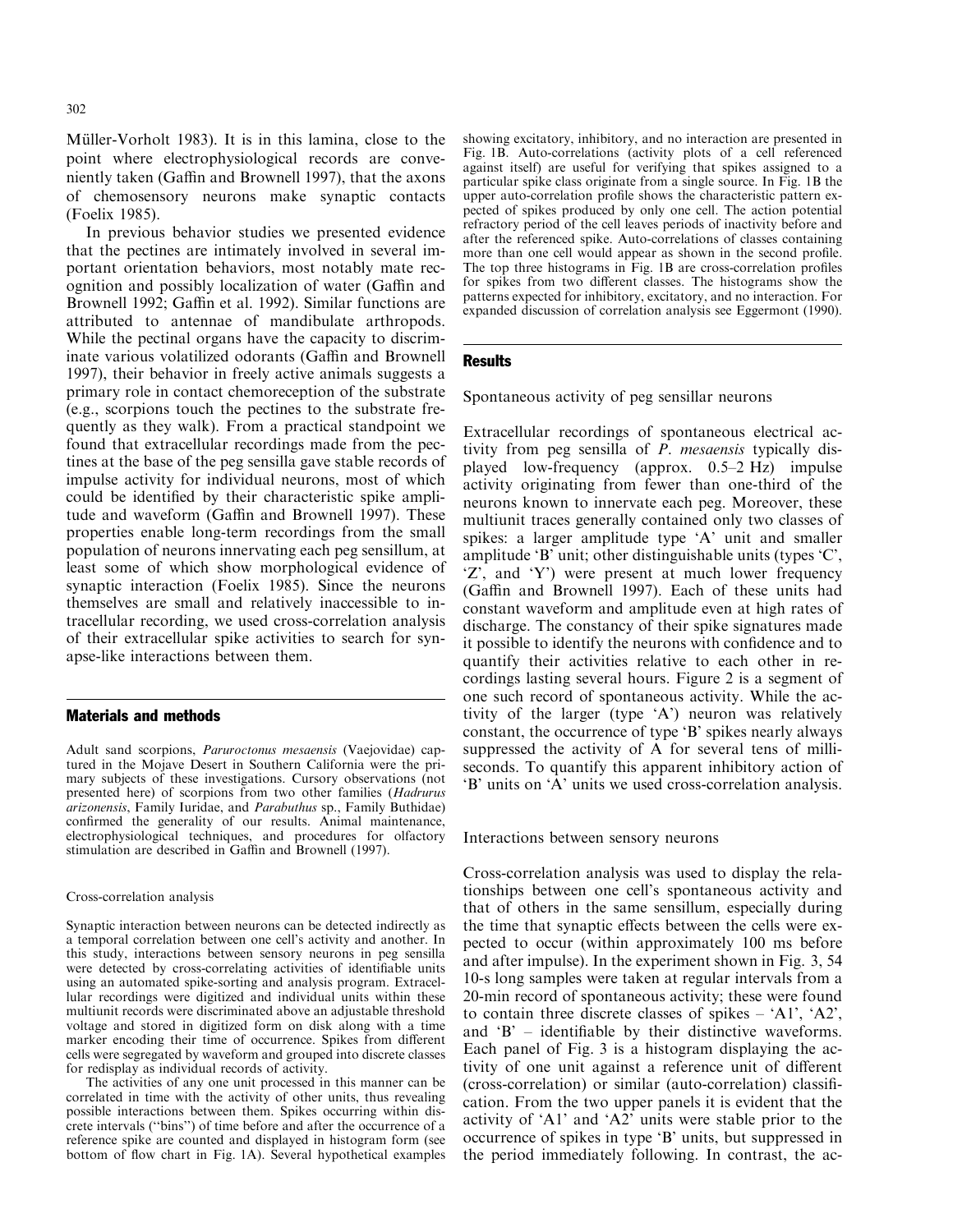



B

Fig. 1A, B Spike identification, classification and correlation analysis from extracellular electrophysiological records. A Schematic summary of spike sorting and analysis algorithm. (1) Spikes were detected by adjustable threshold discrimination and the digitized waveform of each was captured and stored on disk with its time of occurrence  $(\pm$  ms). Captured spikes were redisplayed at high sweep speed for automated (waveform template matching algorithm) or interactive manual sorting into discrete classes. (2) Each identifiable spike type (`A1', `A2', `B' in this example) was then displayed on an expanded time scale as separately reconstructed traces to visualize their activities relative to others in the original recording. (3) Cross-correlation analysis of one unit's activity relative to the occurrence of another revealed interactions between them as momentary changes in frequency of firing. (Note: In this example, unit 'B' spikes are centered along the time axis and another spike, `A2', is displayed in proper temporal relation to it. (4) By summing several of these windows, the frequency of one unit's activity (e.g., 'A2') relative to the referent spike (e.g., 'B') can be displayed in histogram form. **B** Types of histograms expected from cross-correlating the activities of units with inhibitory, excitatory or no interaction. Auto-correlation analysis (correlating spikes of one's class with others in the same class) determines whether the spikes originate from one or more units

tivities of spike types `A1' and `A2' appeared unaltered when referenced against each other (third panel of Fig. 3), indicating that these neurons do not influence each other's spontaneous firing. Auto-correlation analysis of each of the three spike types showed a symmetrical absence of spike activity before and after the reference spike, confirming that each signal originated from a single, independent source.

Analysis of the spiking patterns in chemically-stimulated sensilla showed patterns of unit interactions similar to those observed in the unstimulated (spontaneously active) sensillum. In Fig. 4, stimulation of a sensillum with pure hexane excited both 'A' and 'B' type units. Auto-correlation of class `B' units (Fig. 4C, third pro file) gave the characteristic absence of activity around the centered spike, confirming that only one spiking unit contributed to this class. Referencing `A' type spikes against themselves (Fig. 4C, second profile) did not produce the same inactivity near the reference spike, an



Fig. 2 Spontaneous electrical activity recorded from a peg sensillum of P. mesaensis. At least two classes of spikes of distinct amplitude were spontaneously active at about 1 Hz in this preparation. Activity of larger amplitude spikes (type `A' units) appears to be suppressed immediately after spike discharge from smaller amplitude type `B' units (\*)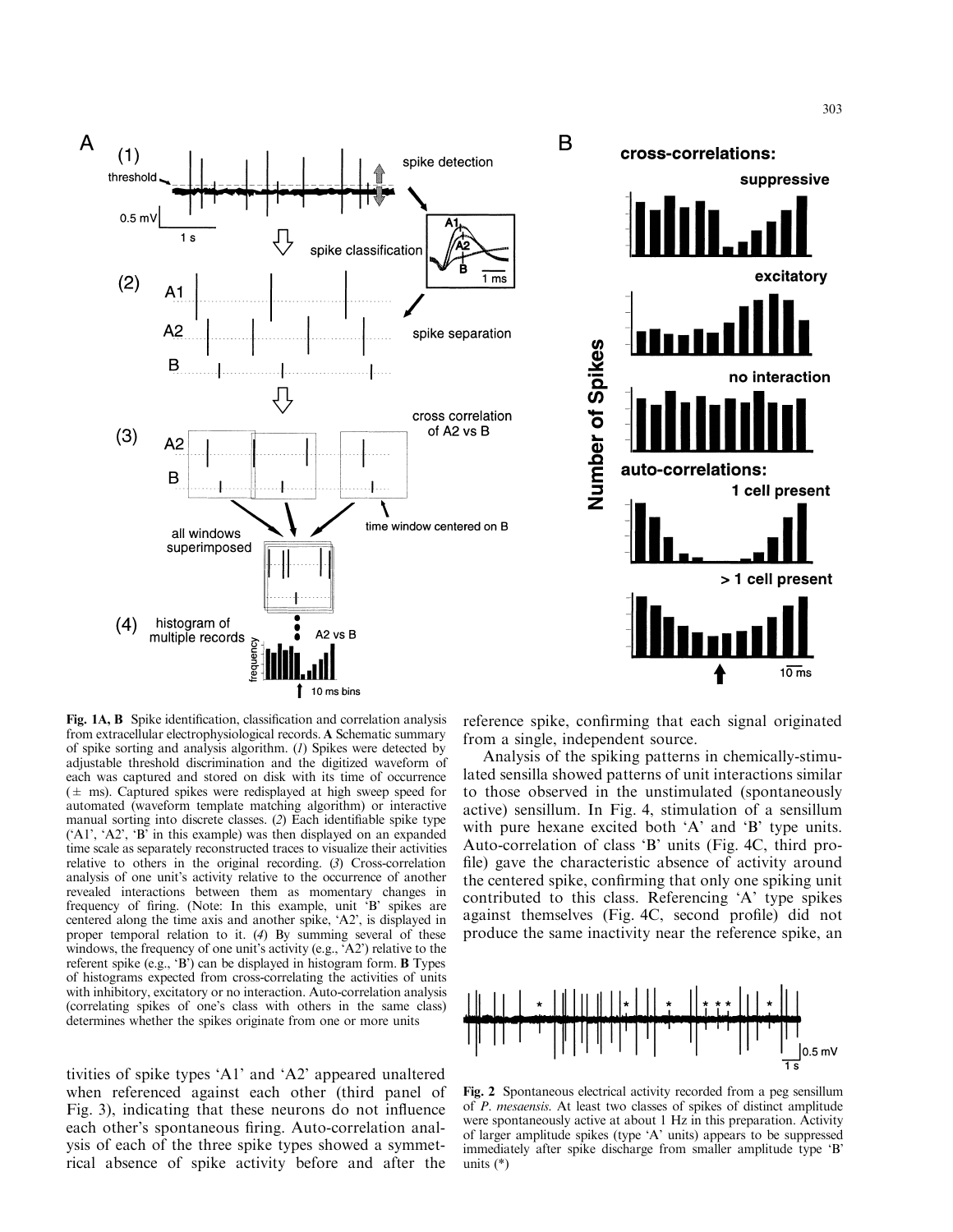

Fig. 3 Interactions between spontaneously active units in a peg sensillum. Sensory units of classes 'A1', 'A2' and 'B' were distinguished by waveform in 54 10-s samples taken over a 20-min period of spontaneous activity. Histogram profiles of all possible auto- and cross-correlations of these three spike classes are shown. For example, the *upper panel* labeled "A1 vs. B" displays unit 'A1' activity relative to firing of reference unit 'B' (centered in the profile at arrow). Crosscorrelation of 'B' unit activity with either 'A1' or 'A2' unit activities clearly shows a suppression of spike types `A1' and `A2' within 100 ms following activity of type 'B' units. Spike types 'A1' and 'A2' show little to no effect on each other (third panel). Auto-correlations (bottom panels) verify that each identifiable spike probably originates from only one neuron

indication that two or more neurons were generating these signals. Cross-correlation analysis between classes `A' and `B' showed that type `B' units inhibited type `A' units. On an expanded time scale (Fig. 4C, bottom profile) the suppression of  $\mathbf{A}'$  begins within the first 7 ms of the `B' unit spike and continues for at least 80 ms thereafter. A period of mild post-inhibitory rebound occurs about  $140-160$  ms after firing of 'B' (Fig. 4C, top profile). There is also the possibility of a facilitative effect of 'A' unit activity on the probability of firing of spike type 'B' as indicated by the increase in activity of  $'A'$  in the 7-ms bin immediately prior to firing of  $'B'$ , bottom profile in Fig.  $4C$ ).

Given the long duration of this influence, it is possible that the inhibitory action of  $B'$  type units on  $A'$  type units was mediated through feedback inhibitory path-



Fig. 4A, B Interactions between sensory units responding to chemical stimulation. A Stimulation of the peg sensillum by hexane elicited activity from at least two identifiable spike classes, 'A' and 'B', present in the peg as revealed by time-expanded display of spike waveforms (B). C Auto-correlation analysis of spike class `A' (`A' vs `A' histogram) reveals that these spikes probably originate from at least two neurons. Auto-correlation of spike class `B' (`B' vs `B' histogram) indicated one cell of origin for these units. During olfactory stimulation with hexane, type `A' spike activity declines immediately after the firing of type 'B' units ('A' vs 'B' histograms). The bottom profile shows an expansion of  $A'$  vs  $B'$  (7-ms bins) to show the timecourse of recovery from inhibition of unit `A' activity. An increase in activity of `A' prior (\*) to spiking of `B' may indicate facilitative action of unit `A' on unit `B'

ways from the central nervous system. To investigate this possibility, we recorded from an intact pectine (body attached) then severed the pectine while continuing to observe activity in the same sensillum. Three spike types, `A1', `A2', and `B', were easily resolvable in the intact animal. After 1 h of baseline recording, the pectine was severed at its point of attachment to the body. The activities of `A1', `A2' and `B' units recovered to their original activity (unablated condition) within a few seconds, following hyperexcitation (approx. 20 s) caused by severance of the pectine nerves. The same `A1', `A2', and `B' spike types were present throughout the recording from the severed pectine, and this activity persisted approx. 5 h. Sixty 10-s samples representing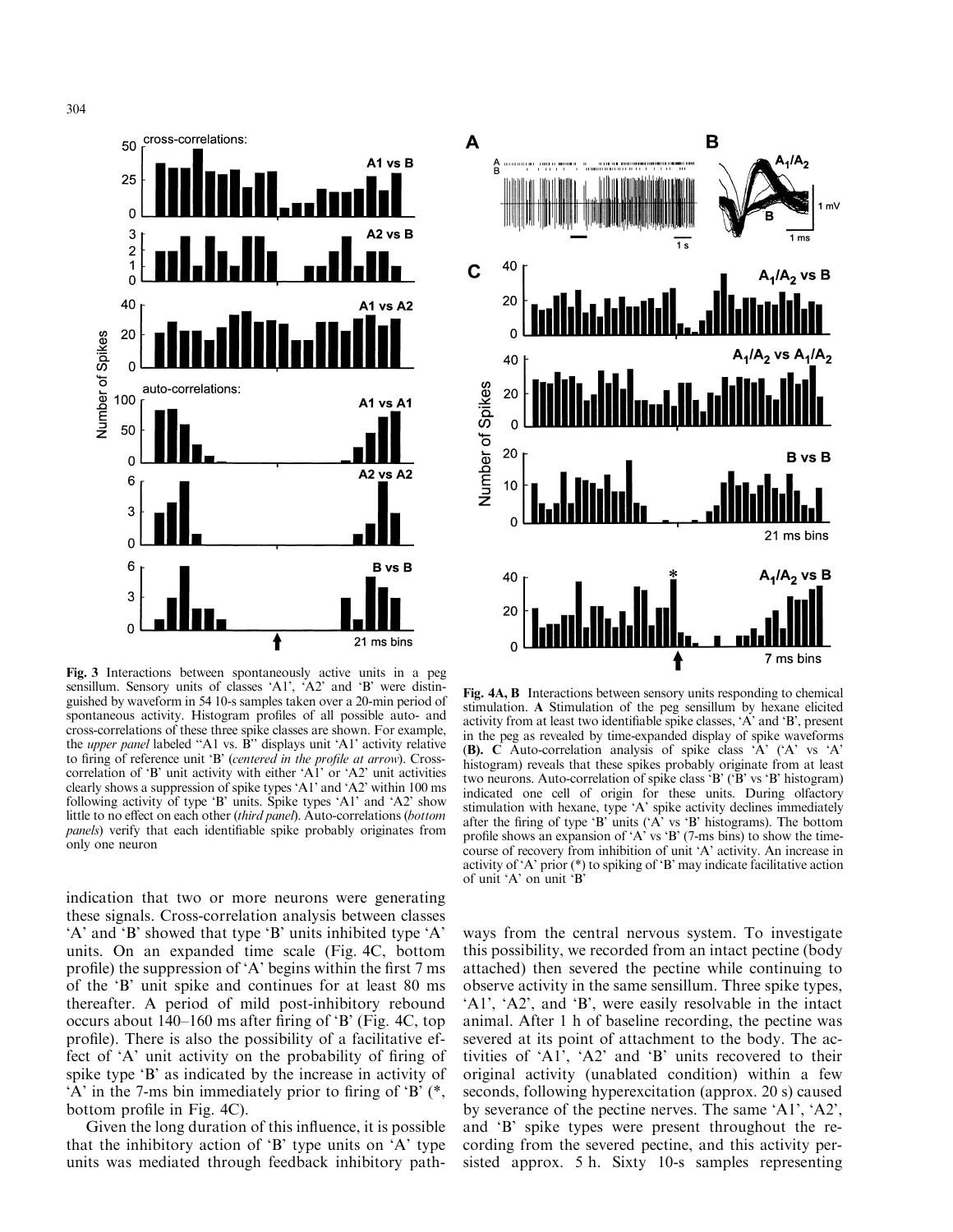30 min of spiking activity in the severed preparation were categorized into the three discrete spike types and examined for interactions by correlation analysis. Figure 5 shows the histogram profiles generated by this analysis, with spiking activity before and after referent spikes grouped into bins of 21 ms. As in previous examples, spike type `B' appeared to inhibit the activity of spike types 'A1' and 'A2' while 'A1' and 'A2' showed no apparent influence on each other. Auto-correlations indicated that each spike class consisted of a single spiking unit with irregular interspike intervals lasting 100 ms or longer. Average firing frequency for 'A1' varied from 1 to 5 impulses per second, or about five times greater than the frequency of `A2' and 30 times that of type `B'. Spike type 'B' units typically discharged in bursts of impulses as indicated by the frequent occurrence of spikes in bins adjacent to the center of the auto-correlation profile.



Fig. 5 Interactions between spiking units in isolated pectine. Spike classes  $'A1'$ ,  $'A2'$  and  $'B'$  were identified in 60 10-s samples from 30 min of continuous recording from one peg sensillum after severance of the pectinal nerve. Histograms display correlation analysis of these three spike types, as described in Fig. 3. Activity of spike type 'B' was correlated with suppressed activity of 'A1' and 'A2' units. The auto-correlation histograms verify that each spike type originates from one cell

Cross-correlation analysis of spikes occurring infrequently in our recordings suggest that other neurons within the sensillum may interact. In one recording (Fig. 6A), units with very distinctive waveforms (types 'Y' and 'Z'; Gaffin and Brownell 1997) discharged together during a period of tonic `A' unit activity, permitting analysis of the interactions between these three neurons. Cross-correlation analysis (Fig. 6B) indicates that  $Z'$  unit activity was inhibited by  $A'$  spikes with a time-course similar to the inhibitory interaction of type `B' and type `A' cells. In contrast, cross-correlation of types  $Y'$  and  $'A'$  in this record suggest that  $'Y'$  units are more likely to fire immediately before firing of type 'A' spikes, suggesting `Y' units have an excitatory or facilitative influence on the firing of  $A'$  units. There is also an indication that `Y' spikes are, in turn, inhibited by the activity of  $\mathbf{A}'$  as judged by the reduction in  $\mathbf{Y}'$  activity immediately following firing of 'A'. Cross-correlation of `Y' with `Z' unit activity also indicates an excitatory interaction ( $Z'$  excites  $Y'$ ), but more delayed than the `Y'/`A' interaction. Auto-correlations of `A' spike ac-



Fig. 6A, B Correlation analysis of spike bursts from type  $Y'$  and  $Z'$ units. A Top: sample of segregated recording shows a 7-s burst of spikes from type  $Y'$  and  $Z'$  units amid tonically active spikes of type  $A' (A1/A2')$ . Bottom traces show superimposed waveforms of each spike type. **B** Histogram profiles generated by cross- and autocorrelations of spikes within the burst record in A above. The simplest interpretations of interaction indicated by these cross-correlation histograms is represented diagrammatically in the insets (open  $triangles = excitatory interactions, closed triangles = inhibitory in$ teractions). Auto-correlations show type `A' spikes probably originate from more than one neuron, while `Y' and `Z' spikes originate from single cells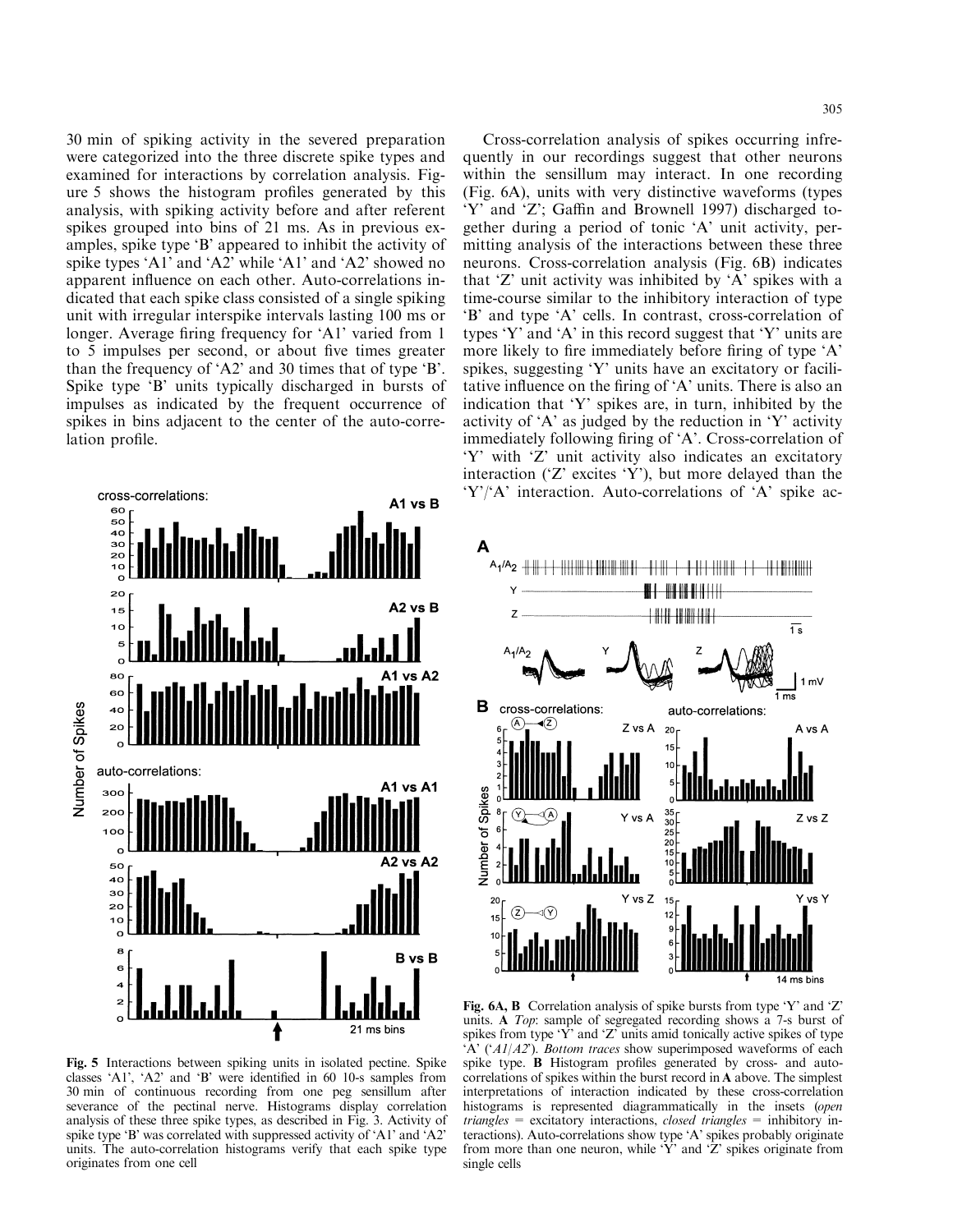A

tivity indicated that at least two units contribute to this class, while `Y' and `Z' originated from a single source.

#### **Discussion**

The impulse activities of several sensory neurons within single peg sensilla of *P. mesaensis* are not independent: for spontaneously active units, or cells activated by olfactory stimuli, there is a clear effect of some identifiable neurons on the activity of others originating from the same sensillum. These interactions are both excitatory and inhibitory, and they typically last several tens of milliseconds. In all respects they appear to be mediated by a synaptic process. Since they are independent of the pectine's neuronal connection to the central nervous system, we hypothesize that these synapses occur within the peg sensillum or very near the site of impulse initiation for its first-order chemosensory neurons.

A summary of the sensory cell interactions we observed by cross-correlation analysis is represented diagrammatically as a synaptic circuit in Fig. 8. Synaptic connectivity within each peg sensillum is likely to be extensive since most of the identifiable units we analyzed showed some evidence of interaction. Morphological studies suggest this network may be a plexus, not unlike the plexus observed in arthropod compound eyes (Bullock and Horridge 1965; Gur et al. 1972). Each peg sensillum is innervated by 10-18 sensory cells (Ivanov and Balashov 1979; Brownell 1989) each with their cell bodies in a common layer  $50-100 \mu m$  beneath the two-

 $A = \frac{1}{2} + \frac{1}{2} + \frac{1}{2} + \frac{1}{2} + \frac{1}{2} + \frac{1}{2} + \frac{1}{2} + \frac{1}{2} + \frac{1}{2} + \frac{1}{2} + \frac{1}{2} + \frac{1}{2} + \frac{1}{2} + \frac{1}{2} + \frac{1}{2} + \frac{1}{2} + \frac{1}{2} + \frac{1}{2} + \frac{1}{2} + \frac{1}{2} + \frac{1}{2} + \frac{1}{2} + \frac{1}{2} + \frac{1}{2} + \frac{1}{2} + \frac{1}{2} + \frac{1}{2} + \frac$ 



dimensional array of peg sensilla. Morphologically, multiple configurations of synaptic contact exist between axons of these cells (Foelix and Müller-Vorholt 1983), the most common being dyadic (one presynaptic fiber contacting two postsynaptic fibers). Serial connections (postsynaptic element presynaptic to a third fiber) are also observed, as are reciprocal synapses. Each of these synaptic morphologies has an analog in the physiological interactions observed in this study. The dyad synapse may be reflected in the suppression of 'A1' and 'A2' units by  $B'$  units (Figs. 3–5). Serial synaptic processing may underlie the interactions between  $A$ ,  $Y$ , and  $Z$ units (Fig. 6), where  $A'$  units inhibited  $Z'$  units which, in turn, excited `Y' units. Finally, a possible reciprocal interaction between 'Y' and 'A' units is shown in Fig. 6, where 'Y' units appear to simultaneously excite, and be inhibited by, `A' units.

Interactions between primary sensory neurons may have functional significance for processing of chemosensory information. In a preceding study (Gaffin and Brownell 1997) we found that a small population of spontaneously active neurons in each sensillum (three to five units) gave distinguishable responses to a wide variety of chemostimulants. An example of this is shown in Fig. 7A of this paper, where the 6-carbon alcohol (hexanol) and 6-carbon aldehyde (hexanal) evoked strikingly different activity in two neurons: type 'B' units that were excited by both stimuli and type `A' units that were excited by the alcohol and inhibited by the aldehyde. Given that 'B' unit activity inhibits activity of 'A' units, it is likely that at least some part of the aldehydeinduced inhibition of `A' could be accounted for by hexanal's excitation of 'B'. Figure 7B shows a simple synaptic circuit that would produce these results. Such local circuitry could reshape the response of chemosensory neurons near the point of signal transduction,



Fig. 7A, B Differential chemosensitivity of interactive units within a peg sensillum. A Type `A' and `B' units are displayed as segregated spike recordings during stimulation by hexanol and hexanal. Stronger stimulation of type  $\hat{B}$  units by the aldehyde may account for the inhibitory response of type `A' units to hexanal. Solid bar indicates period of stimulus application. B Possible sensillar circuitry mediating interactions shown in A and in Figs.  $3-5$ 

Fig. 8 Proposed circuitry for synaptic interactions within single peg sensilla. Excitatory (open triangles) and inhibitory (closed triangles) synapses modify the activity of several identifiable neurons ( $'AI'$ ,  $'AI'$ ,  $(B', 'Y', 'Z')$  within the peg sensillum. Additional chemosensory neurons ( $\hat{C}$ ) and mechanosensory neurons ( $\hat{M}$ ) may also influence sensory output from the peg. The inhibitory interactions involving `A1', `A2' and `B' cells (solid lines) were observed in all recordings; interactions involving  $\overleftrightarrow{A}$ 1',  $\overleftrightarrow{A}$ 2',  $\overleftrightarrow{Y}$ , and  $\overleftrightarrow{Z}$  cells (*dotted lines*) are based on a single observation (see Fig. 6)